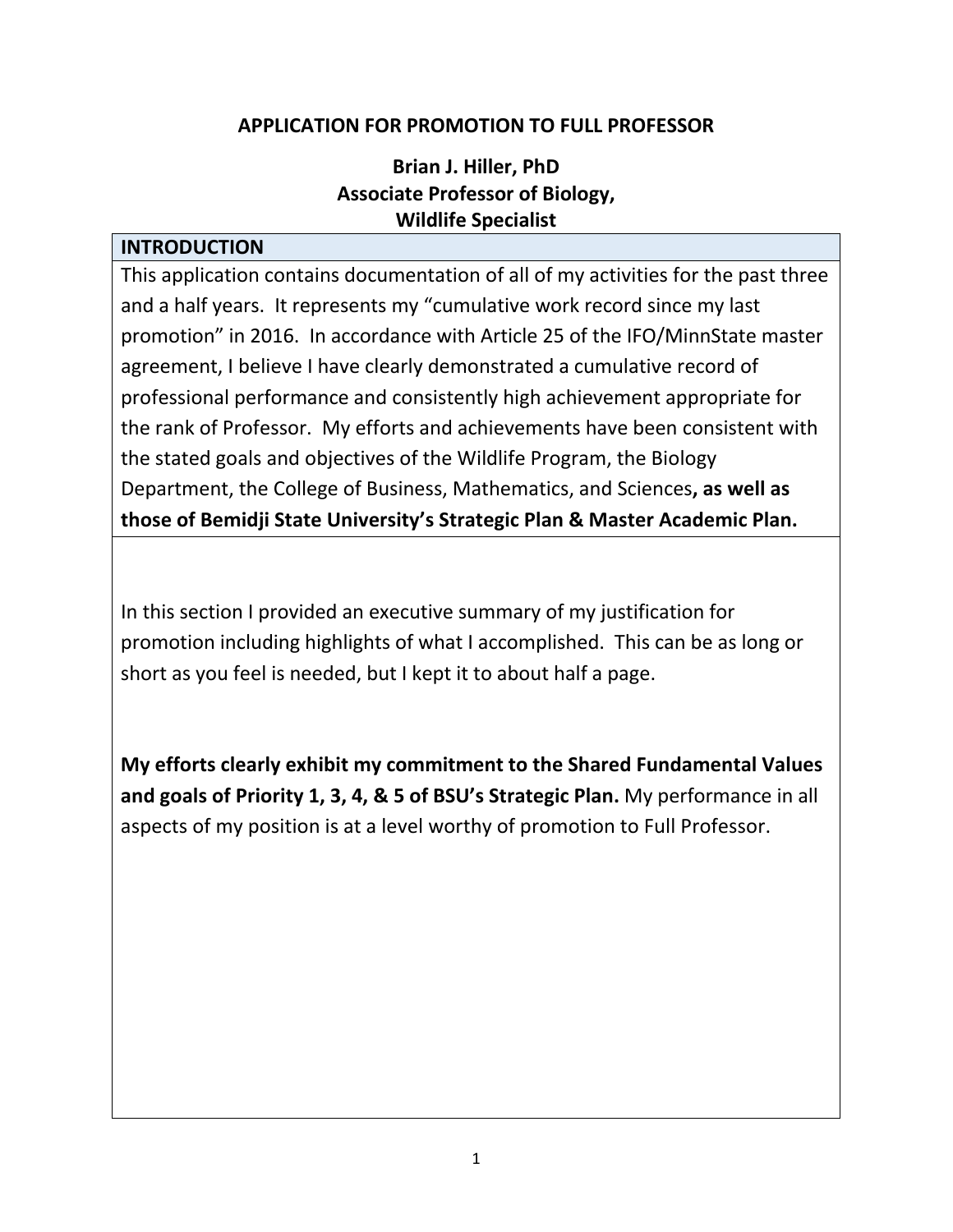In this application I document all activities for each of the areas of evaluation in greater detail and provide a section for my standard documentation (my CV, Dean PDR responses, etc.). Below I have briefly highlighted some of the key achievements in each of the goal areas over the relevant time period, which include, but are not limited to:

## **Area I-**

- This section highlighted the extensive amount of teaching I have done at BSU, but again limited to a few key bullet points.
- Regularly taught overload classes in Liberal Education to enable enough sections for students to complete goal areas; and,
- Maintained high student evaluation marks in all courses collected using best practices.

## **Area II-**

• This section was also limited to a few key/major achievements presented as bullet points.

## **Area III-**

• This section was also limited to three or four bullet points of some of the key things I accomplished in this area.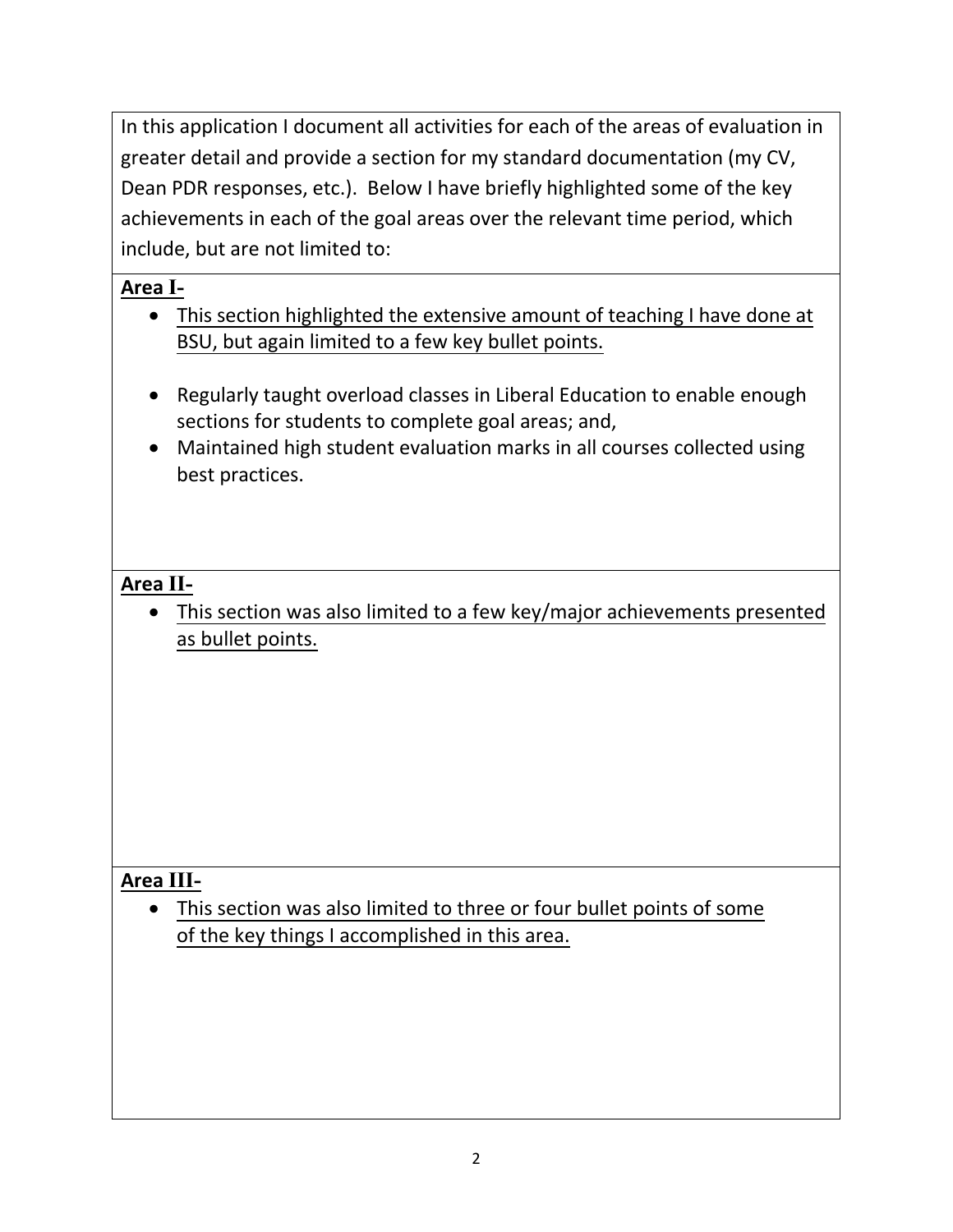| Area IV-                                                                    |
|-----------------------------------------------------------------------------|
| Same thing in this section with four total bullet points covering the major |
| accomplishments of the area.                                                |
|                                                                             |
|                                                                             |
|                                                                             |
|                                                                             |
|                                                                             |
|                                                                             |
|                                                                             |
|                                                                             |
|                                                                             |
|                                                                             |
|                                                                             |
|                                                                             |
| Area V-                                                                     |
| This area had extra bullet points because I spend a lot of time             |
| outside school commitments doing things in the community, but               |
| again a focus on key or major accomplishments/service efforts.              |
|                                                                             |
|                                                                             |
|                                                                             |
|                                                                             |
|                                                                             |
|                                                                             |
|                                                                             |
|                                                                             |
|                                                                             |
|                                                                             |
|                                                                             |
|                                                                             |
|                                                                             |
|                                                                             |
|                                                                             |
|                                                                             |
|                                                                             |
|                                                                             |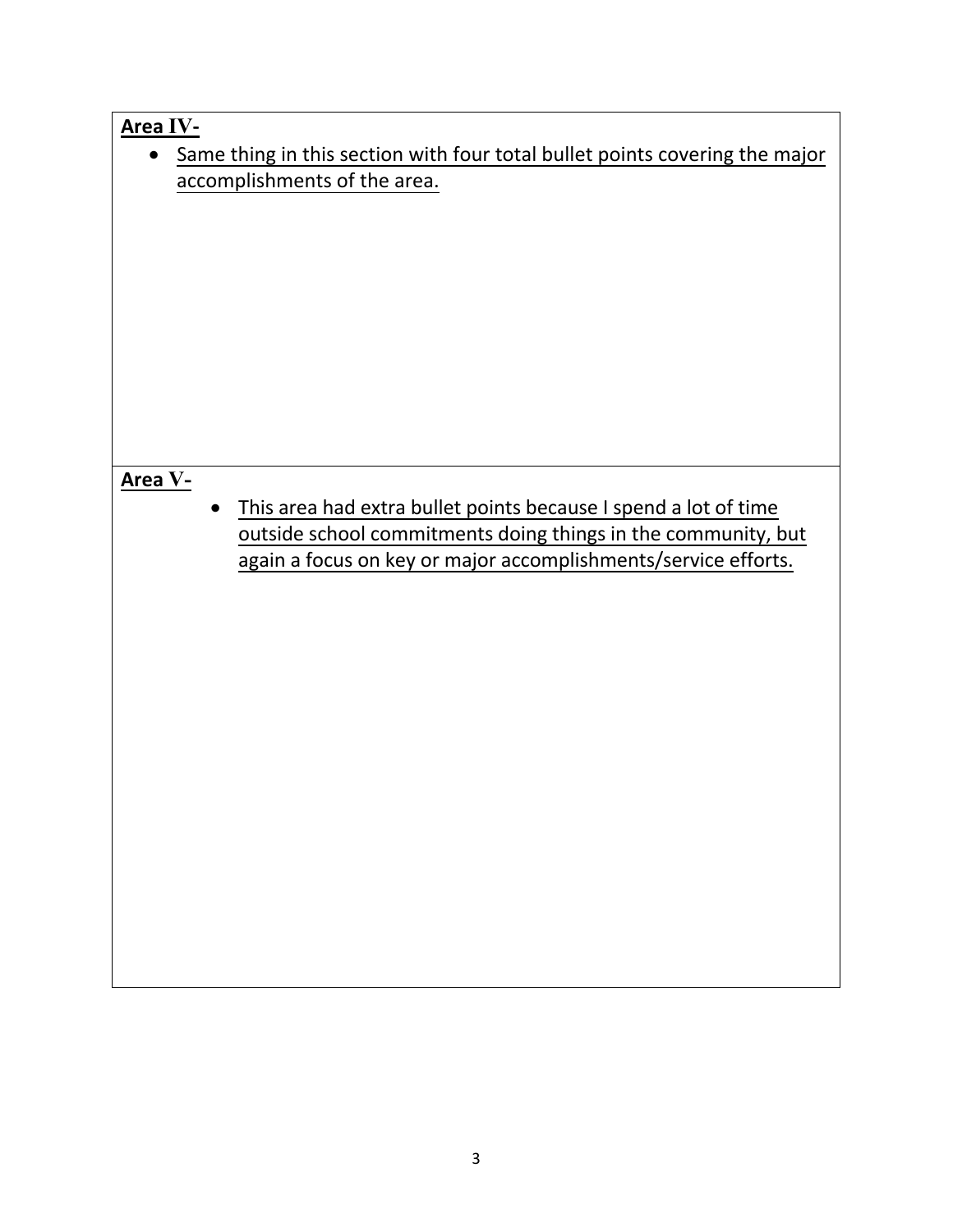Since promotion is "evaluated based on all the criteria outlined in Article 22," I have separated this document into the five different areas identified for evaluation based on the IFO/MNSCU contract. Each of the five criteria areas are divided into three distinct columns; proposed activity, type of evaluation, and a brief description of the outcome including a link to the supporting documents. This entire document is a self-contained PDF file and contains all of the narrative and supporting documentation materials. These supporting materials are either contained in the document or provided as a link to outside sources. These materials and outside sources can be accessed by clicking on the desired link which is identified by the **bold, blue font** or via the book marks provided to the left. In order to aid in navigating through this document I have used the color scheme found below.

| <b>COLOR</b> | <b>MEANING</b>                                       |
|--------------|------------------------------------------------------|
|              | Heading                                              |
|              | Summary narrative of activities                      |
|              | <b>Activity Statement and links to documentation</b> |
|              |                                                      |

#### **STANDARD DOCUMENTATION**

| <b>Full Curriculum Vitae</b>          | <b>Sabbatical Report</b>                   |
|---------------------------------------|--------------------------------------------|
| 2016-2018 PDP*                        | 2016-2017, 2017-2018 Dean                  |
|                                       | <b>Responses</b>                           |
| 2018-2020 PDP                         | 2018-2019 Dean Response                    |
| <b>Application for Promotion 2019</b> | <b>Responses from Dean, Provost, &amp;</b> |
|                                       | <b>President</b>                           |

At the time submitted this PDP was to be a 4-year plan. The contract changed it to 2x 2-year plans.

### **CRITERIA I. DEMONSTRATED ABILITY TO TEACH EFFECTIVELY**

These sections provided a more detailed summary of my key accomplishments that were relevant to the Criteria. Each was about 1-1.5 pages long.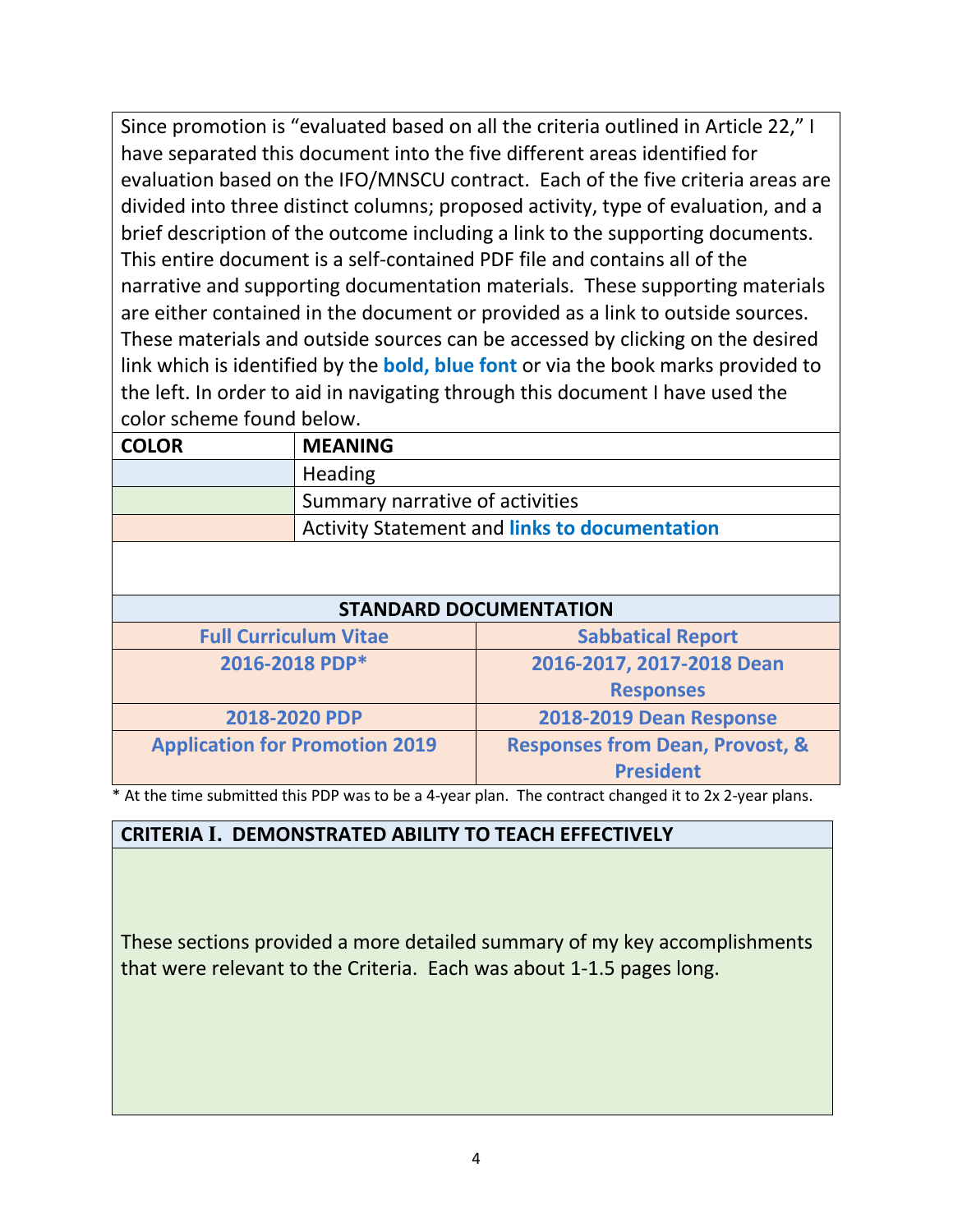**In each Criteria I highlighted how my activities met Strategic plan goals field experience activities are clear examples of Priorities 1, 3, & 4 of BSUs Strategic Plan and I always actively engage in Priority 5.** I also regularly taught overload in Goal Area 10 in order to provide enough sections for students to fulfill Liberal Education requirements; an example of **my commitment to the Shared Fundamental Values as outlined in the Strategic Plan**.

As a Full Professor, I will continue to update my wildlife curriculum and maintain the current high quality of our offerings that will train our students to compete for wildlife-related positions upon graduation.

| <b>ASSIGNMENT</b>                | <b>METHOD OF</b>   | <b>PROGRESS</b>         |
|----------------------------------|--------------------|-------------------------|
|                                  | <b>ASSESSMENT</b>  |                         |
| Teach and develop coursework in: | Conducted formal   | Class: Evaluation (E) / |
|                                  | end-of-semester    | Syllabus (S)            |
| Spring 2020                      | course             | Spring 2020             |
| Classes I taught this semester   | <b>evaluations</b> | BIOL 0000 : E / S       |
|                                  | using best         |                         |
|                                  | practices.         |                         |
|                                  | Administered in    |                         |
|                                  | class or online,   |                         |
|                                  | anonymously.       | <b>PUMA</b>             |
|                                  | Conducted by a     |                         |
|                                  | third-party        |                         |
|                                  | without my         |                         |
|                                  | involvement.       |                         |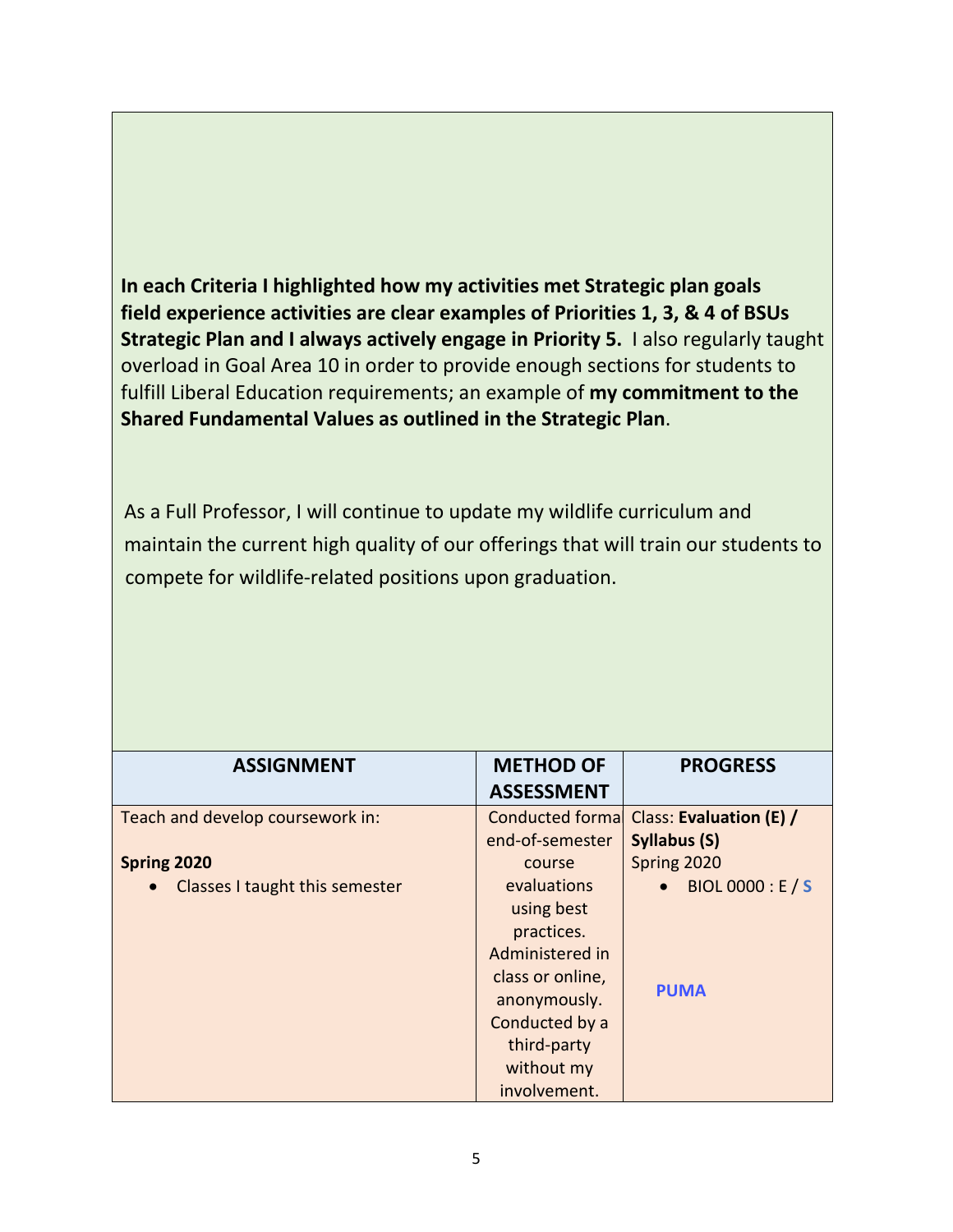## **CRITERIA II. SCHOLARLY or CREATIVE ACHIEVEMENT or RESEARCH**

This section was a summary of the key aspects of those projects that met my goals for Criteria II.

I also included how these activities met the Strategic Plan **goals included undergraduate co-authors, meeting Priority 3 & 4 of BSU's Strategic Plan.**

I included presentations at all conferences and how these presentations have increased the research profile of the wildlife program at BSU **which shows my commitment to our Shared Fundamental Values and Priorities 3 & 4 of the Strategic Plan.**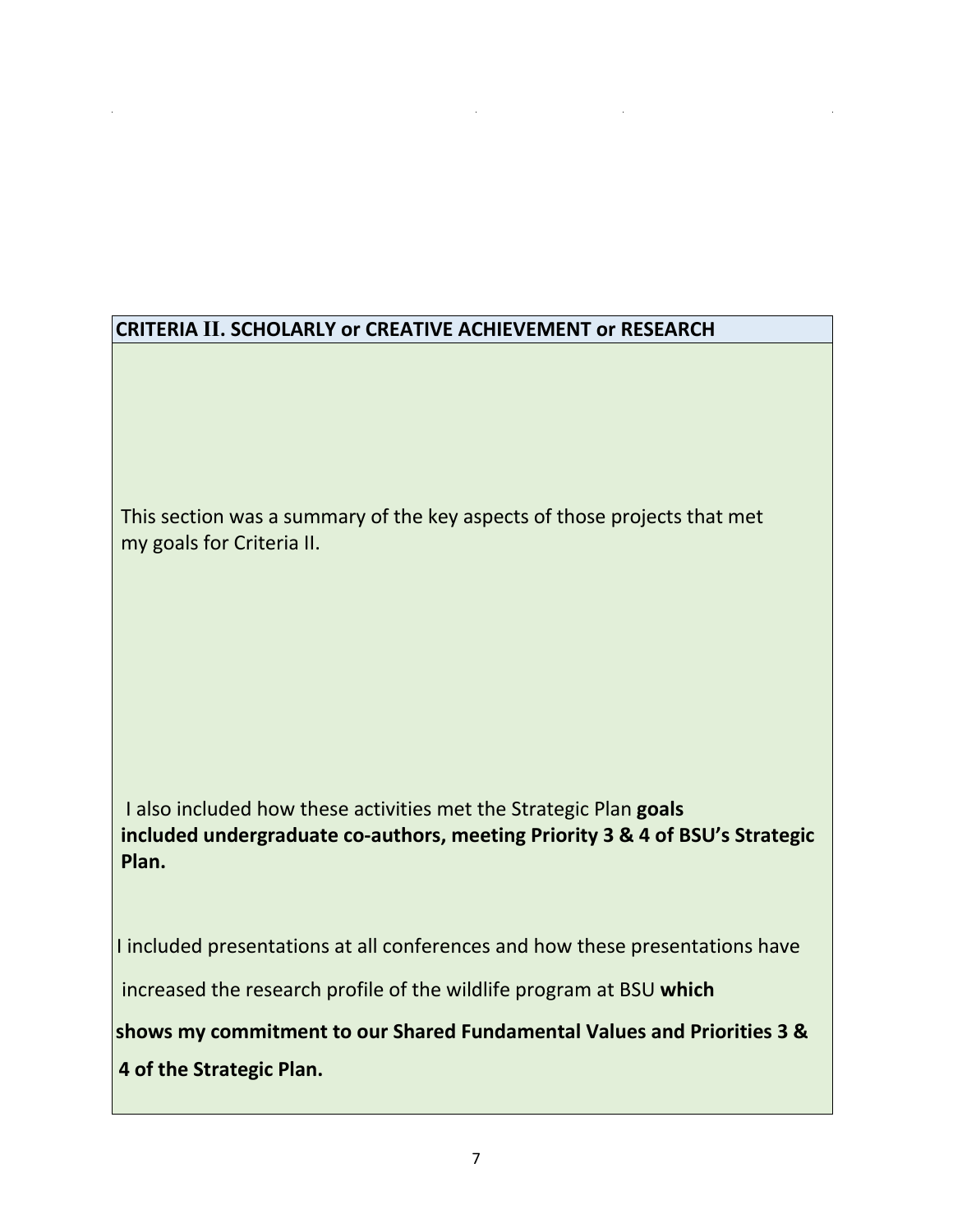**My efforts in this goal area clearly show my commitment to BSU's Shared Fundamental Values and Priorities 1, 3, 4, & 5 as described in the Strategic Plan.** As a Full Professor I expect to continue these collaborations and develop new collaborations and I will certainly cultivate other new opportunities as they arise, **especially those that meet Priority 2 of BSU's Strategic Plan.**

| <b>ACTIVITY</b>                                                                                                                                             | <b>METHOD of</b><br><b>ASSESMENT</b> | <b>PROGRESS</b>               |
|-------------------------------------------------------------------------------------------------------------------------------------------------------------|--------------------------------------|-------------------------------|
| Peer-reviewed published article: Host<br>tolerance and resistance to parasitic<br>nest flies differs between two wild bird<br>species Ecology and Evolution | <b>Article link</b>                  | <b>Published article link</b> |
| Peer-reviewed published article: Free<br>Lunch, May Contain Lead: Scavenging<br><b>Shot Small Mammals The Journal of</b><br><b>Wildlife Management</b>      | <b>Article link</b>                  | Link to paper                 |
| Peer-reviewed published article:<br><b>Yellow-chevroned Parakeet species</b><br>account Birds of North America                                              | <b>Article link</b>                  | <b>Published online link</b>  |
| Peer-reviewed published article:<br><b>White-winged Parakeet species</b><br>account Birds of North America                                                  | <b>Article link</b>                  | <b>Published online link</b>  |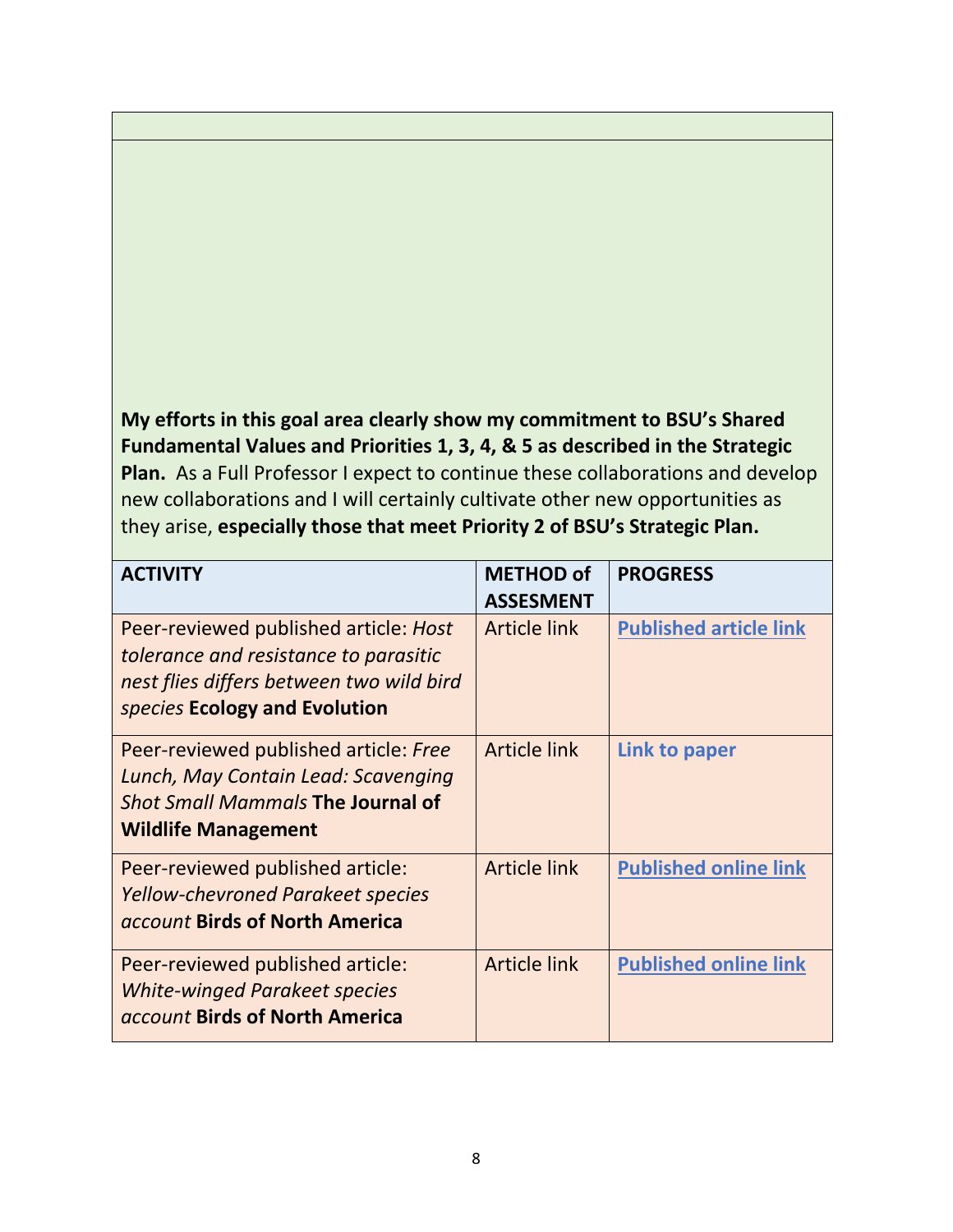**STANDARD DOCUMENTATION**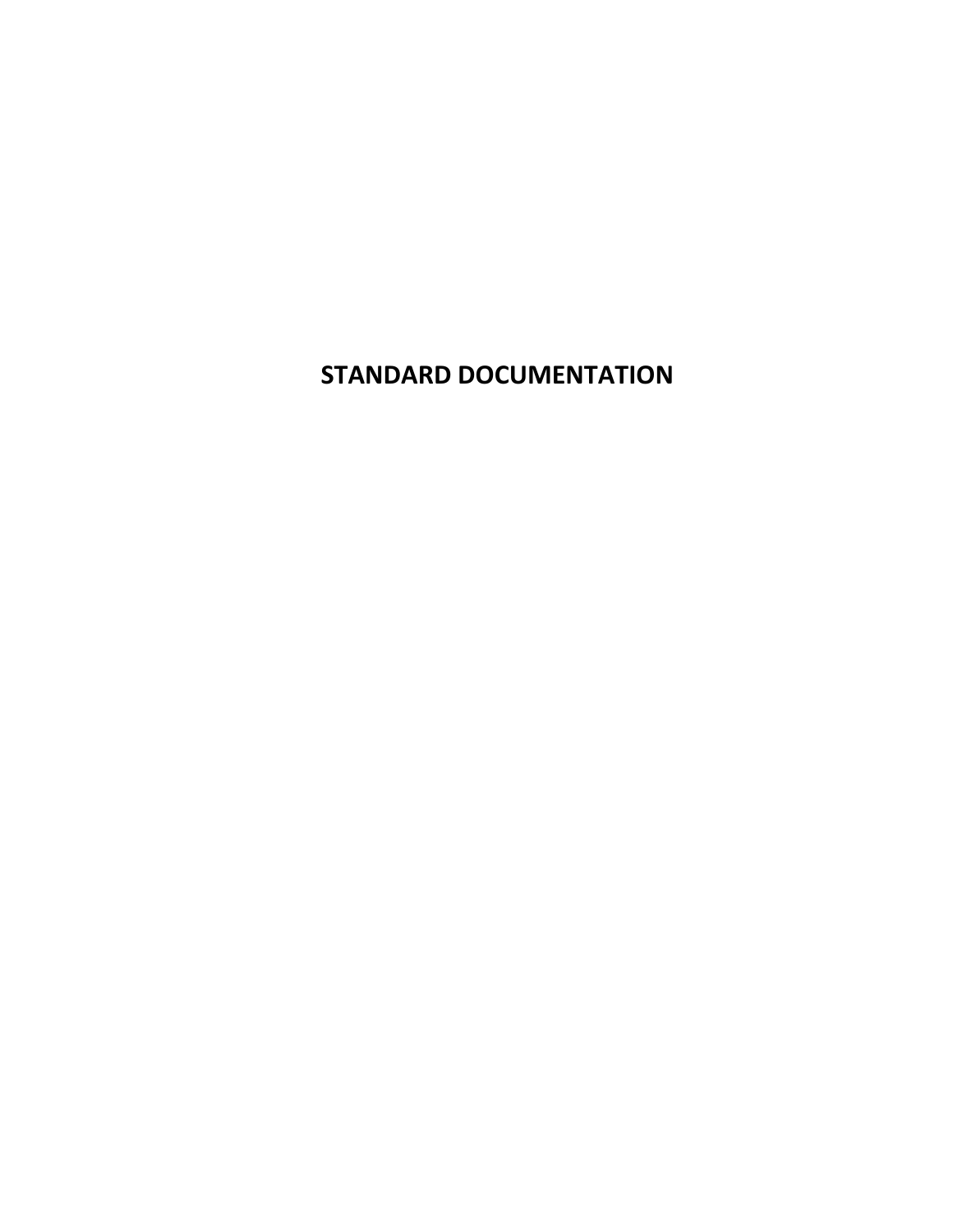#### **Brian J. Hiller, Ph.D.**

Bemidji State University Sattgast 218 L 1500 Birchmont Drive NE #27 Bemidji, MN 56601-2699 (860) 966-5637 bhiller@bemidjistate.edu

<span id="page-8-0"></span>**Education:**

| 2006-2011              | <b>University of Connecticut</b><br>Ph.D. Wildlife Management                                                                                                                                                                                                                                                                                                                                                                                                                                                                                                                                                                                                                                                                                                                                                                                                                                       | <b>Storrs, Connecticut</b> |
|------------------------|-----------------------------------------------------------------------------------------------------------------------------------------------------------------------------------------------------------------------------------------------------------------------------------------------------------------------------------------------------------------------------------------------------------------------------------------------------------------------------------------------------------------------------------------------------------------------------------------------------------------------------------------------------------------------------------------------------------------------------------------------------------------------------------------------------------------------------------------------------------------------------------------------------|----------------------------|
|                        | Dissertation Title: The Occurrence and Effects of Cadmium Uptake on<br>American woodcock, Scolopax minor                                                                                                                                                                                                                                                                                                                                                                                                                                                                                                                                                                                                                                                                                                                                                                                            |                            |
| 2002-2006              | <b>University of Connecticut</b><br>• M.S. Wildlife Management<br>• M.S. Thesis Title: Occurrence of Organochlorine Contaminants and Parasites<br>in American Woodcock Collected in Connecticut                                                                                                                                                                                                                                                                                                                                                                                                                                                                                                                                                                                                                                                                                                     | <b>Storrs, Connecticut</b> |
| 1998-1999<br>1996-1997 | <b>Bemidji State University</b>                                                                                                                                                                                                                                                                                                                                                                                                                                                                                                                                                                                                                                                                                                                                                                                                                                                                     | Bemidji, Minnesota         |
|                        | M.S. Curriculum and Instruction, concentration in Environmental Education<br>$\bullet$<br>M.S. Thesis Title: The Impacts of the Writings of Rachel Carson on the<br>$\bullet$<br>Modern Environmental Movement                                                                                                                                                                                                                                                                                                                                                                                                                                                                                                                                                                                                                                                                                      |                            |
| 1992-1996              | <b>University of Vermont</b><br>B.S. Wildlife and Fisheries Biology<br>Four-year member of the Division I Varsity Baseball team                                                                                                                                                                                                                                                                                                                                                                                                                                                                                                                                                                                                                                                                                                                                                                     | <b>Burlington, Vermont</b> |
|                        | <b>Research and Professional Employment:</b>                                                                                                                                                                                                                                                                                                                                                                                                                                                                                                                                                                                                                                                                                                                                                                                                                                                        |                            |
|                        | 2012- Present Bemidji State University<br><b>Associate Professor of Biology (Wildlife Specialist)(2016-present)</b><br><b>Assistant Professor (2012-2016)</b><br>$\bullet$<br>Past-Chair, Wildlife Toxicology Working Group within The Wildlife<br>$\bullet$<br><b>Society</b><br>Guide upper-division undergraduate students through development, data<br>$\bullet$<br>collection, and scientific writing of results for capstone research projects (12+<br>projects/year)<br>Current graduate work on Purple Martin (Progne subis) nest success, site<br>$\bullet$<br>fidelity, pre-migration roost locations in NW MN and migration route &<br>timing<br>Current graduate research on Gray wolf (Canis lupus) movement & habitat<br>$\bullet$<br>use in Minnesota<br>Current graduate research project on waterfowl movement and survival with<br>$\bullet$<br>the MNDNR Wetlands Research Group | Bemidji, Minnesota         |
| 2002-2011              | <b>University of Connecticut</b>                                                                                                                                                                                                                                                                                                                                                                                                                                                                                                                                                                                                                                                                                                                                                                                                                                                                    | <b>Storrs, Connecticut</b> |

- Graduate research assistant examining effects of contaminant uptake on American woodcock
- Recruited and coordinated 23 volunteers assisting with sample collection in 5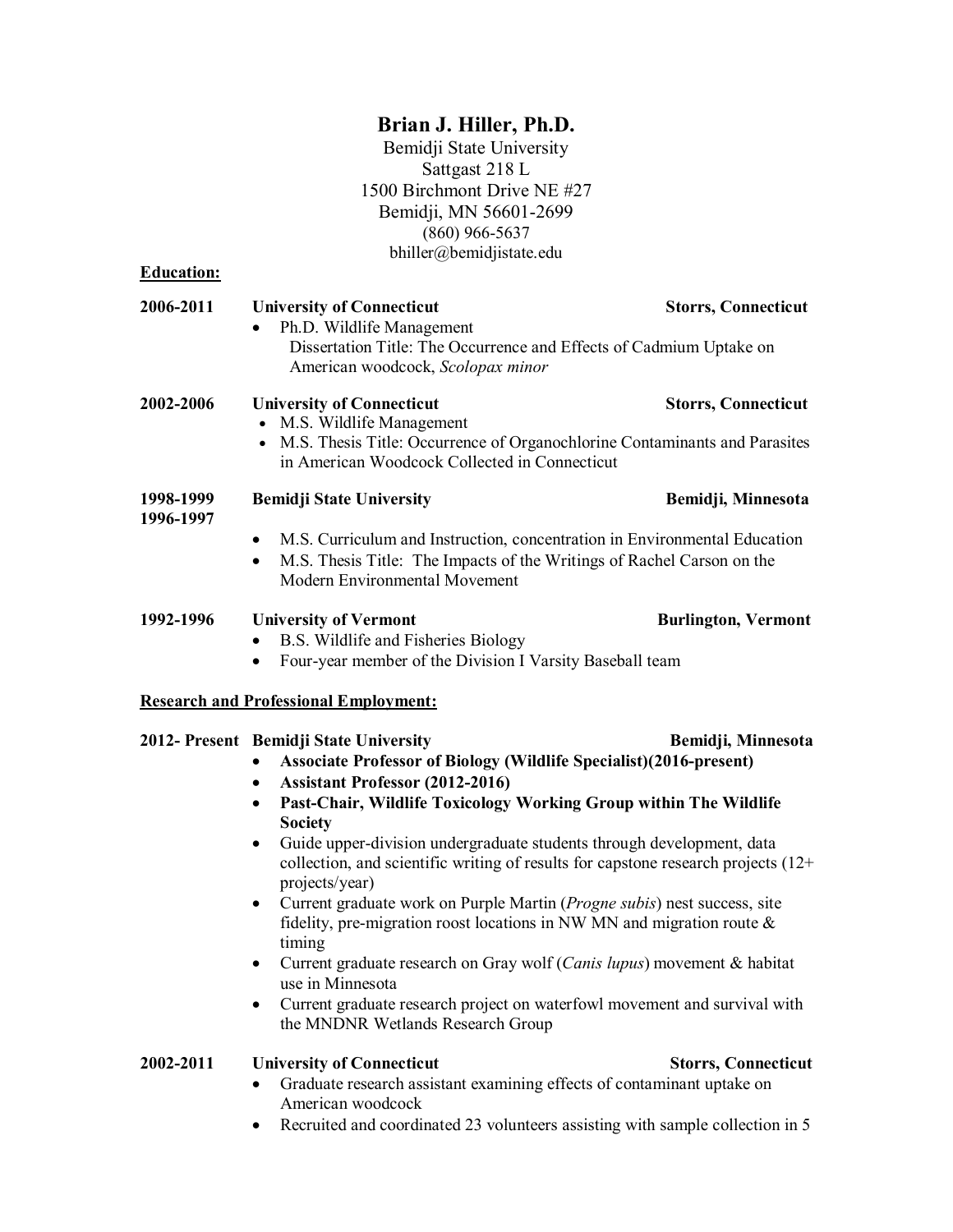# **CRITERIA I. DEMONSTRATED ABILITY TO TEACH EFFECTIVELY SUPPORTING DOCUMENTATION**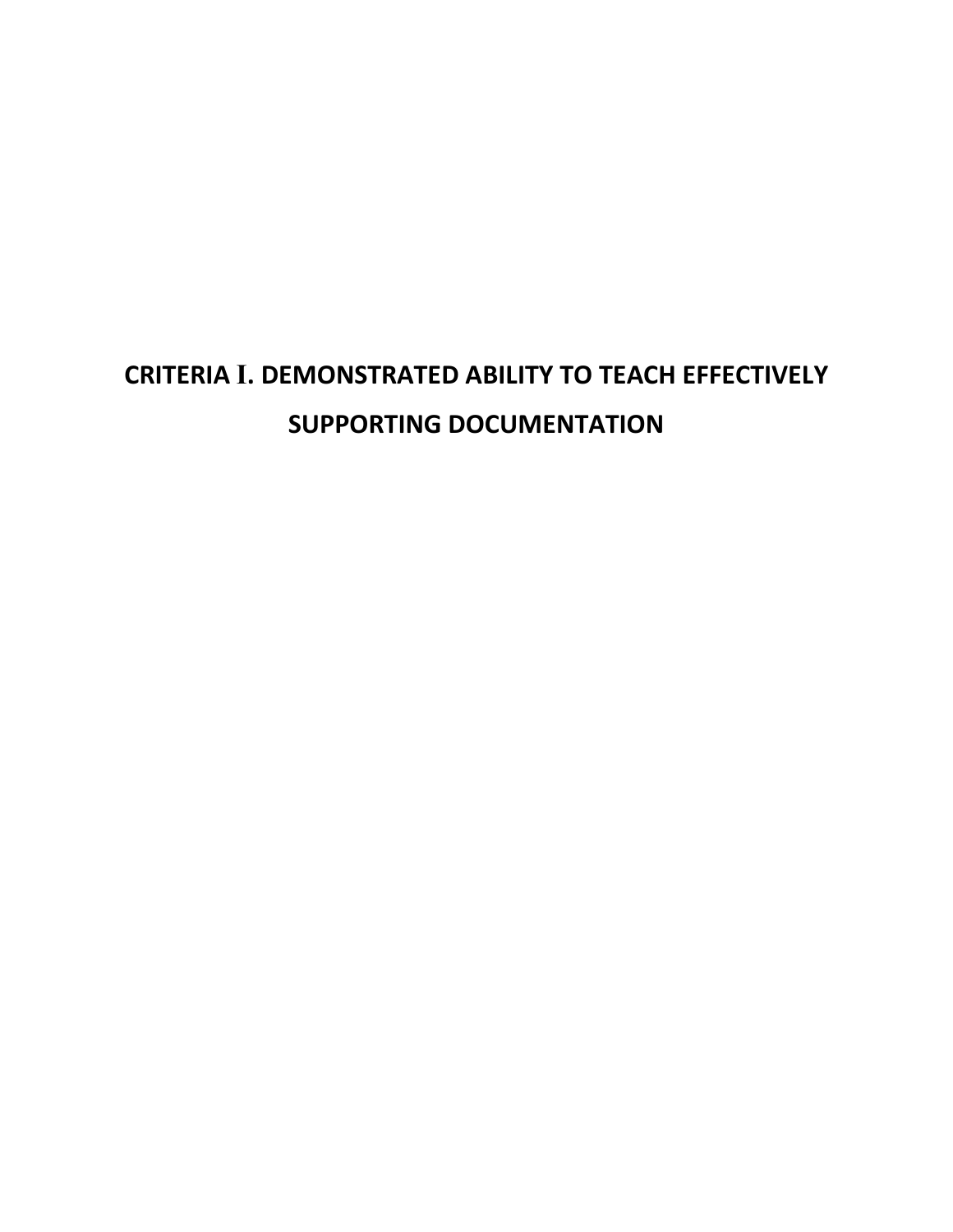## <span id="page-10-0"></span>**BIOL 0000/0000- Wildlife Management**

#### **SYLLABUS**

#### **Spring 2020**

**Instructor**: Dr. Brian J. Hiller **Office:** Sattgast 218 i **Meeting time**: 10am MWF **Room:** Sattgast 331

**Credit hours**: 3 **Office hours:** Posted outside office

**e-mail**: bhiller@bemidjistate.edu When e-mailing me, please write in the Subject of your message: **BIOL 0000.** Thanks.

#### **DESCRIPTION and PURPOSE**:

This is an introductory course for majors in natural resources, biology, and related fields. The lectures throughout the course will cover the history, philosophy, evolution, and application of human dimensions in wildlife management. The course fulfills some certification requirements of The Wildlife Society and is recommended for students planning graduate study or employment in natural resources management. Some academic background in ecology and the principles of wildlife management is expected. A review of conservation foundations and history will be followed by a review of the evolution of human societal values specific to the management/administration of wildlife management. The course will also cover application of these values in the management of wildlife, and other renewable resources, for the benefit of the public. The course concludes with an examination of the influences of contemporary human dimensions on economic, administrative, and political aspects of wildlife management.

#### **LEARNING OBJECTIVES**:

Upon completion of this course, the student should be able to:

To be able understand and discuss the role of human social, political, cultural, and economic influences on natural resources in terms of policy, and management decisions central to fish and wildlife conservation;

To be able to think critically about the appropriate role of human dimensions in the policies that govern and direct fish and wildlife conservation programs;

To be able to describe, apply, and evaluate wildlife management practices within the context of human dimensions influences on natural resource agencies;

To interpret and communicate the role of human dimensions aspects on wildlife management policies and decision to others in written and oral form.

**COURSE TEXTS**: Optional- Copies available on 3-hour loan in BSU Library

**"Human Dimensions of Wildlife Management"** Daniel J. Decker, Shawn J. Riley, and William F. Siemer, Eds. 2012. 286 pp.

\*Note: Additional information in the form of scientific journal articles and/or newspaper articles may be assigned during the semester. We will also discuss the use of scientific literature and Internet sources.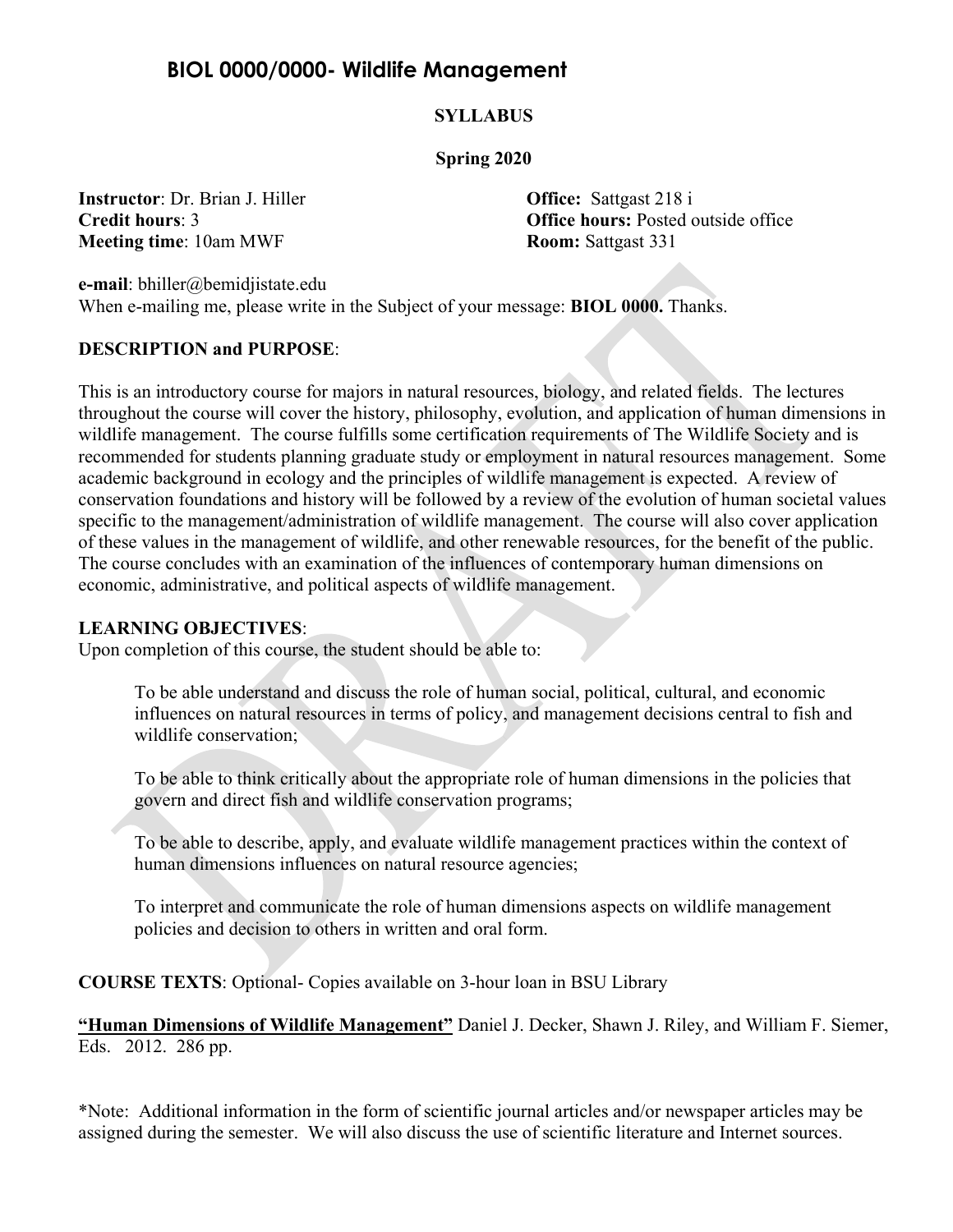# **CRITERIA II. SCHOLARLY ACHIEVEMENT or RESEARCH SUPPORTING DOCUMENTATION**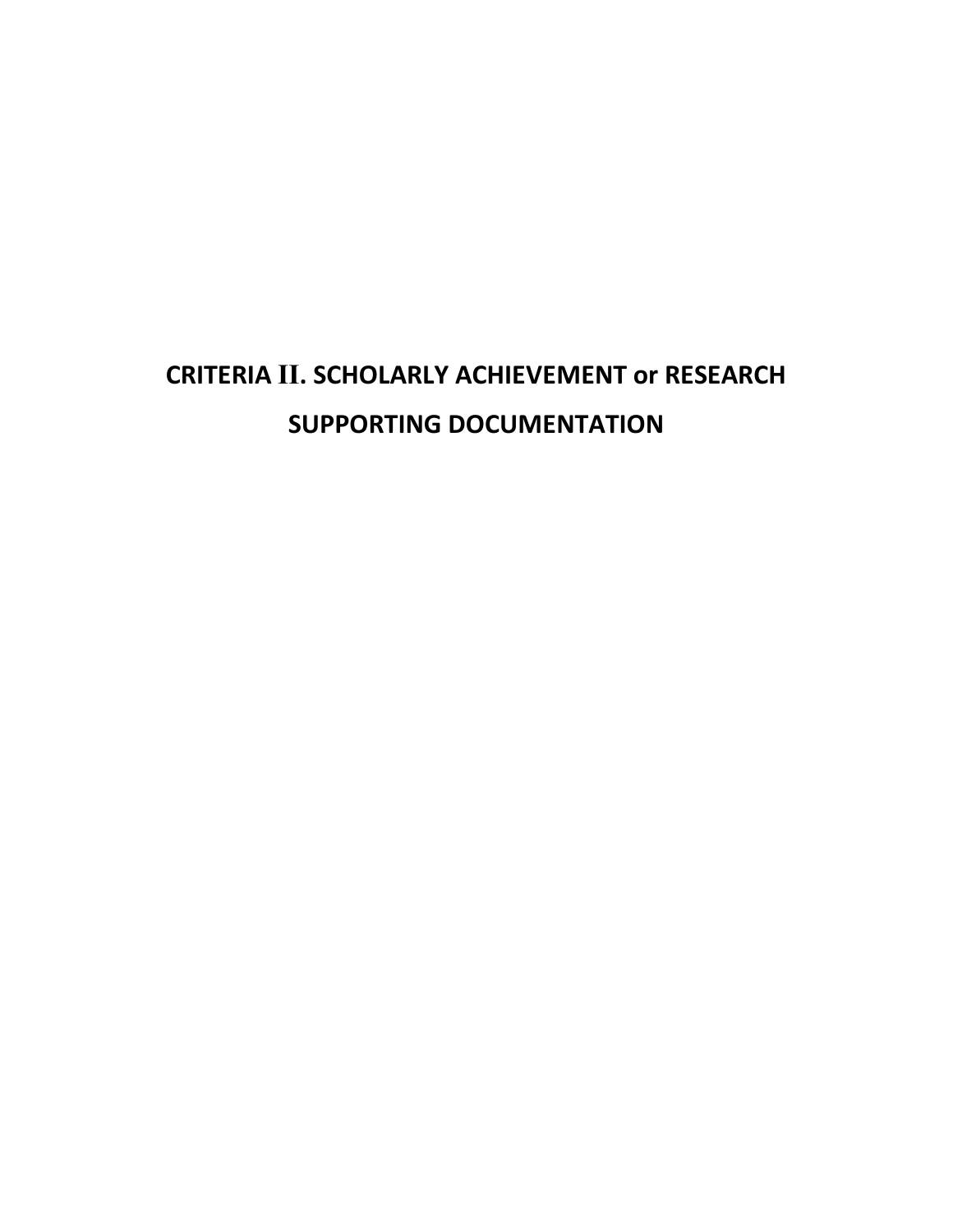#### <span id="page-12-0"></span>Note



## Free Lunch, May Contain Lead: Scavenging Shot Small Mammals

MICHAEL McTEE,<sup>1</sup> MPG Ranch, 19400 Lower Woodchuck Rd, Florence, MT 59833, USA BRIAN HILLER, Bemidji State University, 1500 Birchmont Drive NE, Bemidji, MN 56601, USA PHILIP RAMSEY, MPG Ranch, 19400 Lower Woodchuck Rd, Florence, MN 59833, USA

ABSTRACT Scavengers are subsidized by the remains of hunting worldwide. Although most studies focus on carcasses of large mammals, small mammals that have been shot likely provide a significant food subsidy as well, particularly in parts of the western United States. Millions of small mammals are estimated to be shot each year for damage control and recreation, many being left in the field. Despite this prevalence of carrion, and the potential for scavengers to ingest residual lead from bullet fragments, the fate of these carcasses is largely unknown. We deployed remote cameras to observe which scavengers consumed shot ground squirrels (Urocitellus spp.) and black-tailed prairie dogs (Cynomys ludovicianus) in 8 locations across Montana, USA. At least 5 species of mammals and 9 species of birds scavenged, including burrowing owls (Athene cunicularia). Scavengers fully consumed 66% of carcasses and partially consumed 9%. Carcasses lasted an average of 24.5 hours before the first scavenger arrived. Of carcasses that were scavenged, mammals ate 16% and birds ate 84%, with corvids and raptors consuming an equal number of carcasses. Common ravens (Corvus corax) and black-billed magpies (Pica hudsonia) visited the most carcasses and often arrived first. Scavengers consumed only 9% of the carcasses that were partially concealed by being inside a burrow. Overall, our results indicate that a diverse scavenger community consumes shot ground squirrels and black‐tailed prairie dogs, and consequently, may be exposed to lead from bullet fragments. © 2019 The Wildlife Society.

KEY WORDS ammunition, bullet, ground squirrel, lead, Montana, nonlead, prairie dog, raptor, scavenger, small mammal.

In many locations worldwide, humans subsidize scavengers with carcass remains (Mateo‐Tomás et al. 2015, Lafferty et al. 2016, Gomo et al. 2017). These food subsidies often occur predictably in time and space (e.g., during and following hunting seasons) and have the potential to improve the body condition and overall survival of the scavengers (Haroldson et al. 2004, Mateo‐Tomás et al. 2015). Consequently, facultative scavengers may become more prevalent and increase their overall predation on prey (Moleón et al. 2014). Alternatively, food subsidies may divert predators from prey (Moleón et al. 2014). Despite these important ecological interactions, information regarding the habits of scavengers feeding on carrion left by humans in terrestrial ecosystems is scarce (Mateo‐Tomás et al. 2015). Of the research that exists, most focuses on carrion left from the hunting of large mammals (Mateo‐ Tomás et al. 2015), but shot small mammals likely represent a significant food subsidy to scavengers too.

It is estimated that humans shoot and kill millions of small mammals each year for damage control and recreation (Reeve

Received: 26 February 2019; Accepted: 1 May 2019

 $^1E\!\!$ -mail: mmctee@mpgranch.com

and Vosburgh 2005). These animals are often excluded from wanton waste laws that require the animals to be recovered; therefore, carcasses often remain in the field where they are available to scavengers. Ground squirrels (Urocitellus spp.) and prairie dogs (Cynomys spp.) comprise a large part of the small mammals that are shot in the western United States. Shooters can kill hundreds in a day (Vosburgh and Irby 1998), thus creating a pulse of high‐quality food in a spatially discrete area. Scavengers can access these carcasses without exerting the energy normally required to hunt. But compared to the carcasses of large mammals that may remain in the field for weeks or longer (Lafferty et al. 2016), the carcasses of small mammals are small enough to be eaten whole or carried away. This creates an incentive for scavengers to find these carcasses as soon as they become available. In studies that monitored moose (Alces alces) carcasses, corvids were often the first scavengers to arrive (Lafferty et al. 2016, Gomo et al. 2017). Similarly, some scientific and anecdotal evidence suggests that corvids and raptors respond to the sounds of gun shots and eat shot small mammals left in the field (Chesser 1979, White 2005). Although scavengers may be receiving a caloric benefit from consuming these carcasses, if the small mammals were shot with lead bullets, residual particles of lead could poison scavengers (Pattee et al. 1981, Haig et al. 2014).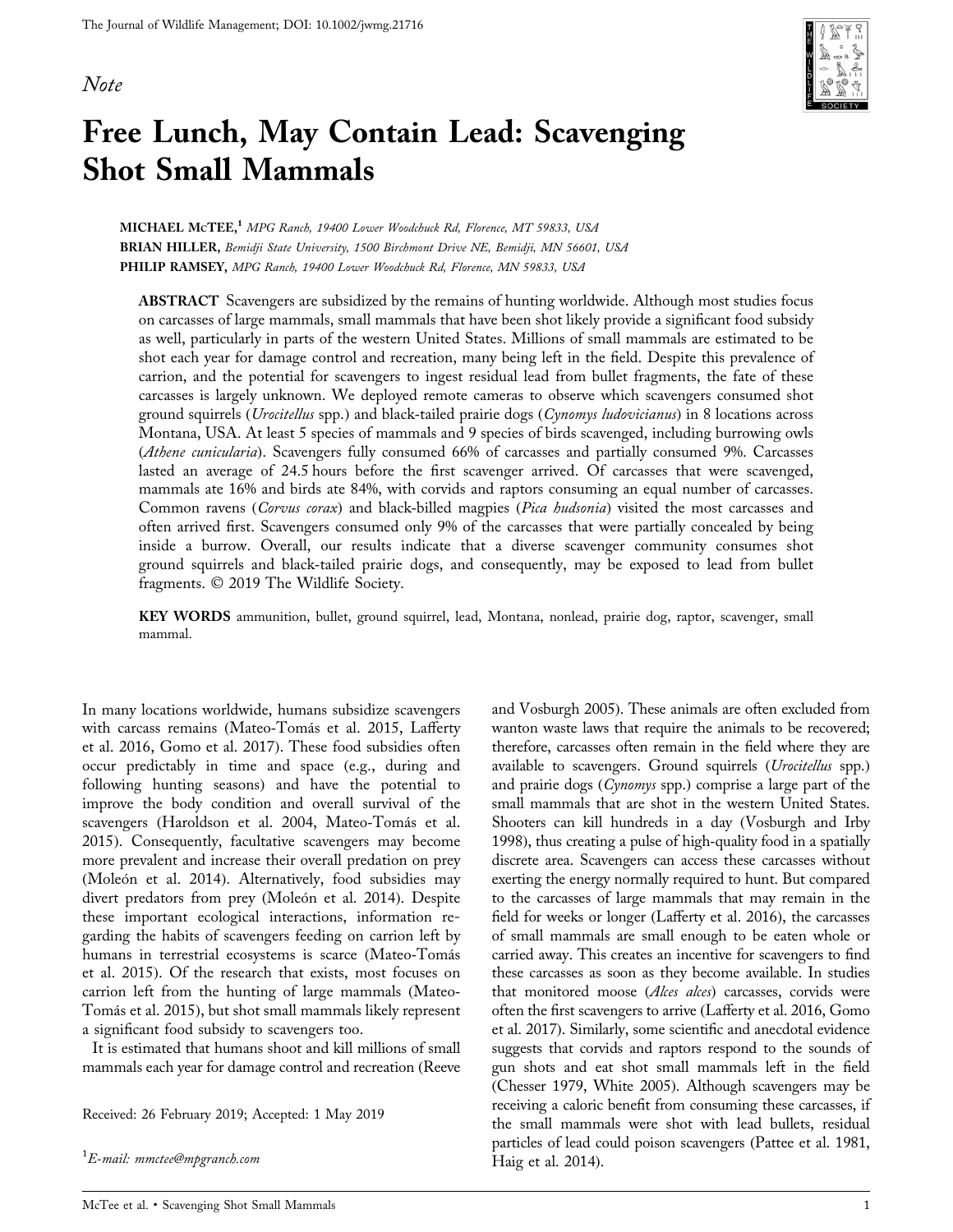## **CRITERIA III. EVIDENCE of CONTINUTING PREPARATION & STUDY SUPPORTING DOCUMENTATION**